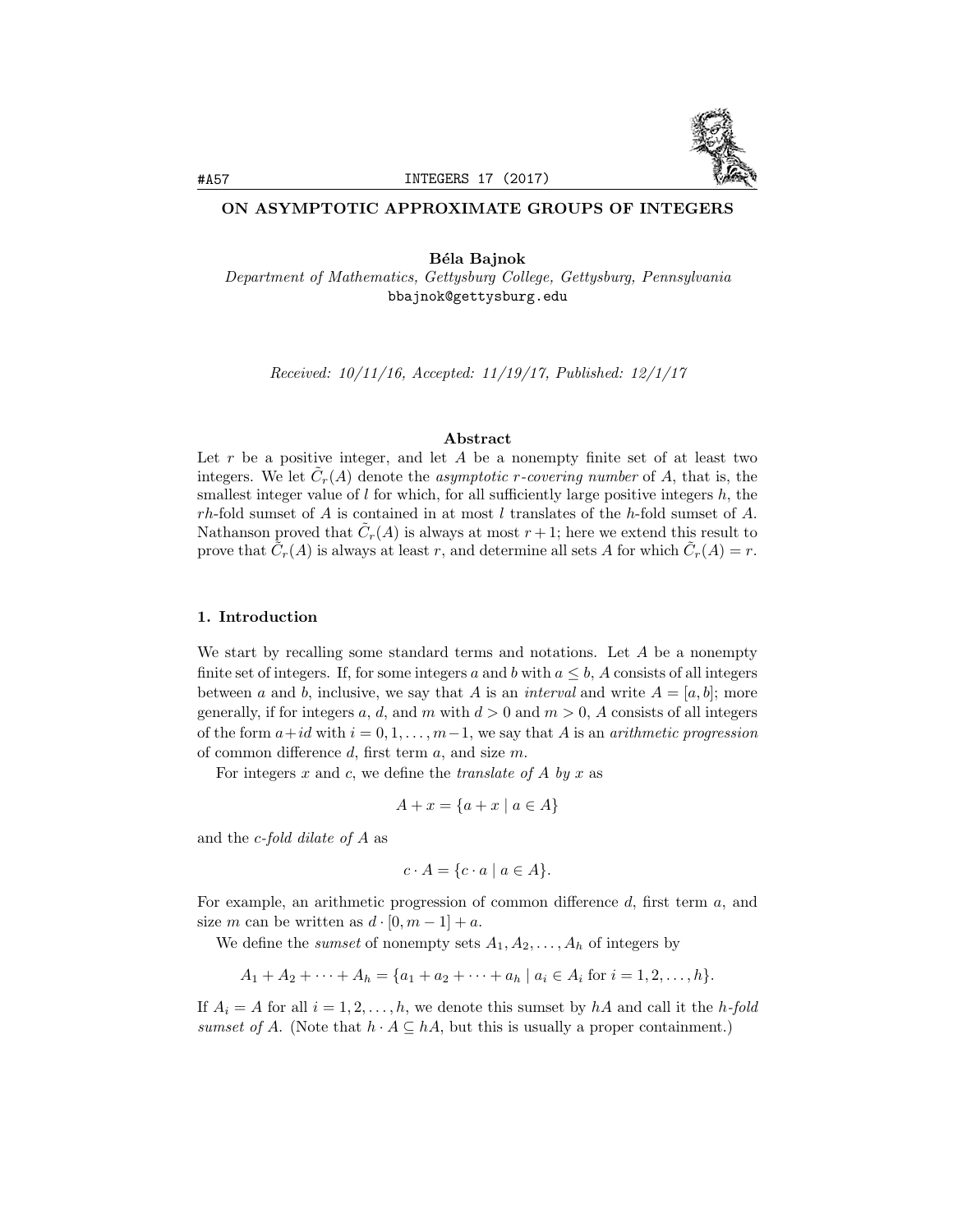Let *r* and *l* be positive integers. Nathanson [5] defines *A* to be an  $(r, l)$ -approximate *group* if the *r*-fold sumset of *A* is contained in the union of *l* translates of *A*; that is, if there exists a set *X* consisting of *l* integers for which  $rA \subseteq A + X$ . Note that any  $(r, l)$ -approximate group is an  $(r, l')$ -approximate group for every integer  $l' \geq l$ . It is, therefore, of interest to find the smallest integer *l* for which *A* is an (*r, l*)-approximate group. We define this value as the *r-covering number of A* and denote it by  $C_r(A)$ . Since  $rA$  is a finite set,  $C_r(A)$  is well-defined.

We make some trivial observations. If  $r = 1$ , then  $rA = A$ , so A is a  $(1, l)$ approximate group for any *l*; in particular,  $C_1(A) = 1$ . Also, when  $|A| = 1$ , then  $|rA| = 1$ , so *A* is an  $(r, l)$ -approximate group for every *r* and *l*, and  $C_r(A) = 1$ . For these reasons, below we assume that  $r > 2$  and  $|A| > 2$ .

Let us consider two examples.

**Example 1** Let  $a_1$  and  $a_2$  be any two distinct integers, and set  $A = \{a_1, a_2\}$ . Then

$$
rA = \{(r-i)a_1 + ia_2 \mid i = 0, 1, ..., r\}
$$
  
\n
$$
\subseteq A + \{(r-1-i)a_1 + ia_2 \mid i = 0, 2, 4, ..., 2\lceil (r-1)/2 \rceil\},\
$$

and so  $C_r(A) \leq (r+1)/2$ . (It is easy to see that equality holds here. In Section 2 we shall prove that  $C_r(A) \ge [(r+1)/2]$  for any set *A*.)

**Example 2** Let  $a_1, a_2, \ldots, a_m$  be positive integers so that  $a_{i+1} > ra_i$  for  $i =$  $1, 2, \ldots, m-1$ , and set  $A = \{a_1, a_2, \ldots, a_m\}$ . Then

$$
|rA| = \binom{m+r-1}{r},
$$

so we see that *A* cannot be an  $(r, l)$ -approximate group for any  $l < \binom{m+r-1}{r}/m$ . In particular, we find that for any pair of positive integers  $r$  and  $l$  (with  $r \geq 2$ ), there are finite sets of integers *A* with  $C_r(A) > l$ .

As these two examples demonstrate, the *r*-covering number of sets may vary widely. We observe a much more subdued behavior if we consider sets 'asymptotically'. Namely, Nathanson [5] defines *A* to be an *asymptotic* (*r, l*)*-approximate group* if there is an integer  $h_0$  so that  $hA$  is an  $(r, l)$ -approximate group for every integer  $h \geq h_0$ . The main result of [5] is as follows.

Theorem 1 (Nathanson [5]). *Every nonempty finite set of integers is an asymptotic*  $(r, r + 1)$ *-approximate group.* 

We extend this result by establishing the following.

**Theorem 2.** Let  $A = \{a_1, a_2, \ldots, a_m\}$  be a set of (at least two) integers so that  $a_1 < a_2 \cdots < a_m$ *, and set* 

$$
d = \gcd(a_2 - a_1, a_3 - a_1, \dots, a_m - a_1).
$$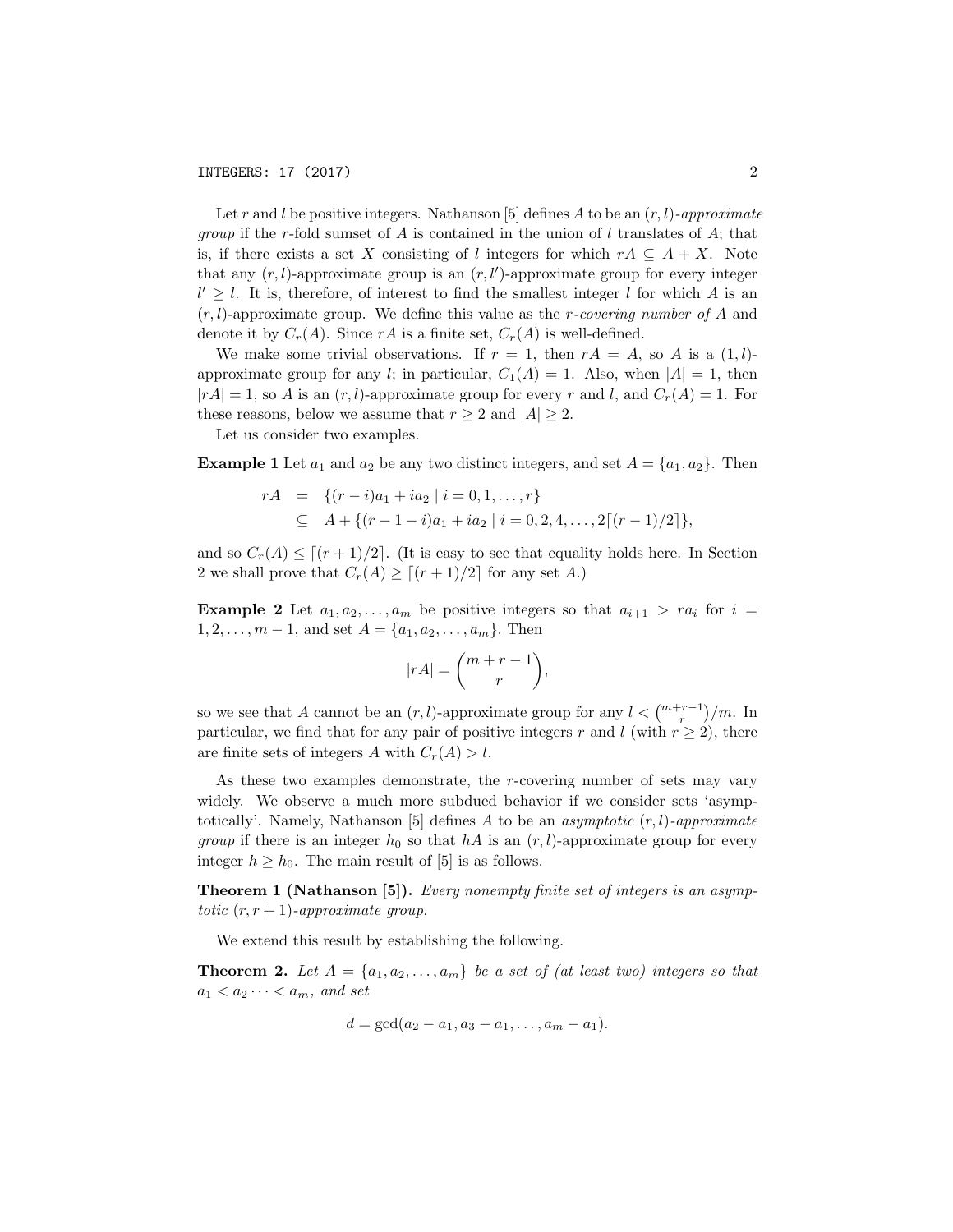- *1.* If *A* is an asymptotic  $(r, l)$ -approximate group, then  $l \geq r$ .
- 2. If A is an asymptotic  $(r, r)$ -approximate group, then  $a_2 = a_1 + d$  and  $a_m =$  $a_{m-1} + d$ .

Analogously to the *r*-covering number  $C_r(A)$  of A introduced above, we define the *asymptotic r*-covering number of A as the smallest positive integer  $l$  for which *A* is an asymptotic  $(r, l)$ -approximate group, and we denote this quantity by  $\tilde{C}_r(A)$ . We may summarize Theorems 1 and 2 as follows.

Corollary 1. *Let A be any set of (at least two) integers. Keeping the notations of Theorem 2, we have*

$$
\tilde{C}_r(A) = \begin{cases}\nr & \text{if } a_2 = a_1 + d \text{ and } a_m = a_{m-1} + d; \\
r+1 & \text{otherwise.}\n\end{cases}
$$

Contrasting our two examples above with Corollary 1 we can point out that, for any fixed r, the *r*-covering number  $C_r(A)$  may take up infinitely many different values (depending on *A*), while its asymptotic version,  $C_r(A)$ , can only equal *r* or  $r + 1$ .

Approximate groups were introduced by Tao [7]. In that notion the ambient group is not necessarily abelian, but the subset in question is symmetric. Approximate groups have been investigated extensively since; see, for example, papers by Breuillard [1]; Breuillard, Green, and Tao [2]; Green [3]; Sanders [6]; and their references.

### 2. Approximate Groups of Integers

We let *A* be a set of  $m \geq 2$  integers. We will use the following version of a well-known result.

Lemma 1. *Let h be a positive integer. If A is an arithmetic progression, then*  $|hA| = hm - h + 1$ , *otherwise*  $|hA| \geq hm$ .

*Proof.* The first part of our claim is obvious. The second part is obvious as well for  $h = 1$ , and it is well-known for  $h = 2$ . In fact, more generally, we know that, when *A*<sup>1</sup> and *A*<sup>2</sup> are nonempty finite sets of size at least two and at least one of them is not an arithmetic progression, then  $|A_1 + A_2| \geq |A_1| + |A_2|$  (see, for example, Lemma 1.3 and Theorem 1.3 in [4]). Suppose then that our claim holds for *A* and some positive integer  $k$ , and consider  $(k+1)A$ . Since both *A* and  $kA$  have size at least two, we have

$$
|(k+1)A| = |kA + A| \ge |kA| + |A| \ge km + m = (k+1)m,
$$

and thus our claim holds for all  $h$  by induction.  $\Box$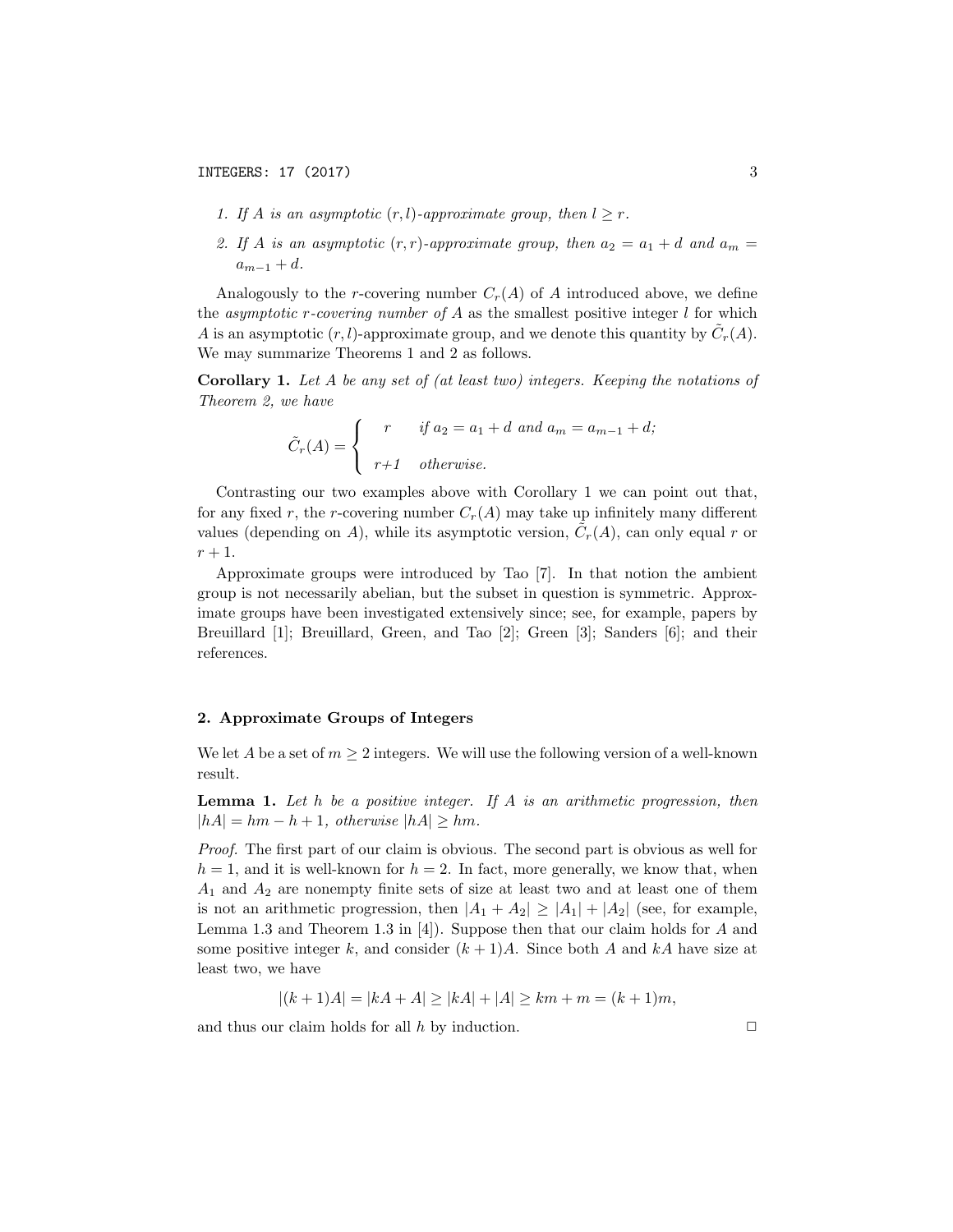Proposition 1. *Let r and l be positive integers and A be an* (*r, l*)*-approximate group of size m*. We then have  $l \geq (rm - r + 1)/m$ . In fact, if A is not an arithmetic *progression, then*  $l \geq r$ *.* 

*Proof.* Suppose that *X* is a set of *l* integers so that  $rA \subseteq A + X$ . Then

$$
|rA| \le |A + X| \le |A| \cdot |X| = ml.
$$

The result now follows from Lemma 1.  $\Box$ 

Proposition 2. *Let r be a positive integer. If A is an arithmetic progression of size m, then A is an*  $(r, l)$ *-approximate group for every*  $l \ge (rm - r + 1)/m$ *; therefore,* 

$$
C_r(A) = \lceil (rm - r + 1)/m \rceil.
$$

*In particular, we have*  $C_r(A) \leq r$  *for any arithmetic progression A.* 

*Proof.* Let *a* and *d* be integers such that  $A = a + d \cdot [0, m - 1]$ . Set

$$
X = (r-1)a + md \cdot [0, l-1].
$$

If  $l \ge (rm - r + 1)/m$ , then

$$
(m-1) + (l-1)m \ge r(m-1),
$$

and thus

$$
rA = ra + d \cdot [0, r(m-1)]
$$
  
\n
$$
\subseteq ra + d \cdot [0, (m-1) + (l-1)m]
$$
  
\n
$$
= (a + d \cdot [0, m-1]) + ((r-1)a + md \cdot [0, l-1])
$$
  
\n
$$
= A + X,
$$

which implies the result.  $\Box$ 

**Theorem 3.** Let r be an integer so that  $r \geq 2$ , and let A be a finite set of integers *of size*  $m \geq 2$ *. Then* 

$$
C_r(A) \ge \lceil (r+1)/2 \rceil.
$$

*Furthermore, equality holds if and only if*

- *• m* = 2 *(and thus A is an arithmetic progression), or*
- $r = 2$  *and A is an arithmetic* progression (*of any size*), *or*
- $r = 4$  *and A is an arithmetic progression of size three.*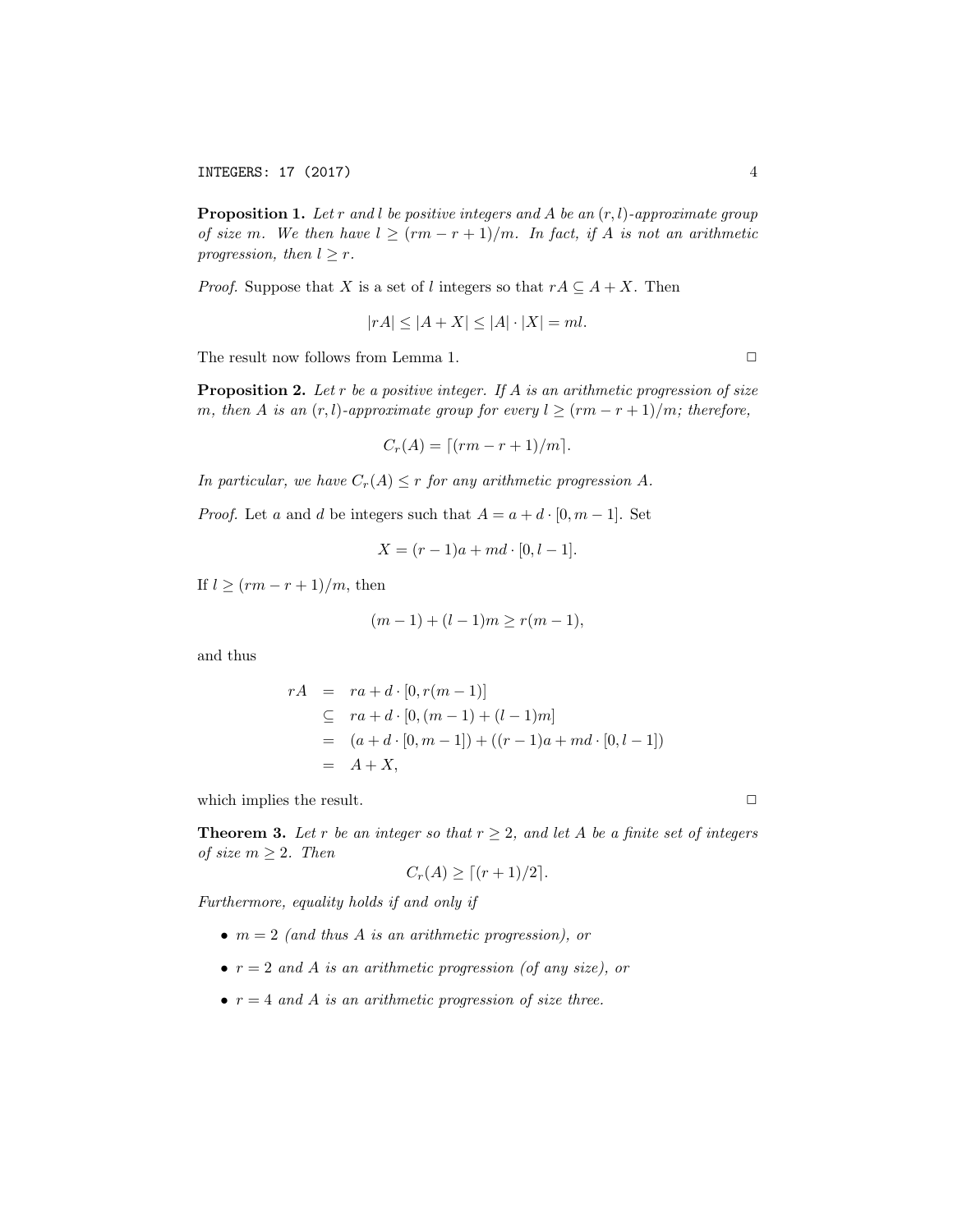*Proof.* If *A* is an arithmetic progression, then  $C_r(A)$  is given by Proposition 2. The verification of our claims is an easy exercise.

When *A* is not an arithmetic progression, then by Proposition 1 we have  $C_r(A) \geq$  $r \geq \lceil (r+1)/2 \rceil$ . It remains to be shown that at least one of the inequalities is strict. If this were not the case, then we would have  $r = 2$ , so we only need to verify that if  $A$  is not an arithmetic progression, then it cannot be a  $(2, 2)$ -approximate group. This was done as part of Theorem 3 in [4]. For the sake of completeness, we repeat the short proof here.

Suppose, indirectly, that  $2A \subseteq A + X$  for some set X of size two. This implies that  $|2A| \leq 2m$ , so by Lemma 1, we must have  $|2A| = 2m$  and thus  $2A = A + X$ . But then  $\min 2A = \min(A + X)$ , where  $\min 2A = 2 \cdot \min A$  and  $\min(A + X) = \min A + \min X$ . Therefore,  $\min A = \min X$ ; similarly,  $\max A = \max X$ . This implies that

 $\min A + \max X = \max A + \min X$ 

but then  $|2A| = |A + X| \leq 2m - 1$ , a contradiction. This completes our proof.  $\Box$ 

Regarding absolute upper bounds on *r*-covering numbers, we recall Example 2 to state that there are none.

**Proposition 3.** Let r be an integer so that  $r \geq 2$ . Then for every positive integer *l*, there exists a nonempty finite set A of integers so that  $C_r(A) \geq l$ .

### 3. Asymptotic Arithmetic Progressions of Integers

As we have seen, arithmetic progressions play a central role when studying approximate groups of integers. In this section, as preparation for the study of asymptotic approximate groups, we investigate the 'asymptotic' version of arithmetic sequences. We call a subset *A* of integers an *asymptotic arithmetic progression*, if *hA* is an arithmetic progression for all sufficiently large h.

Our main result about asymptotic arithmetic progressions is as follows.

**Theorem 4.** Let  $A = \{a_1, a_2, \ldots, a_m\}$  be a set of (at least two) integers so that  $a_1 < a_2 \cdots < a_m$ , and set

 $d = \gcd(a_2 - a_1, a_3 - a_1, \ldots, a_m - a_1).$ 

*The following statements are equivalent.*

- *1. There is a positive integer h*<sup>0</sup> *for which h*0*A is an arithmetic progression.*
- *2. There is a positive integer h*<sup>0</sup> *for which hA is an arithmetic progression for every integer*  $h \geq h_0$ *.*
- *3.*  $a_2 = a_1 + d$  *and*  $a_m = a_{m-1} + d$ *.*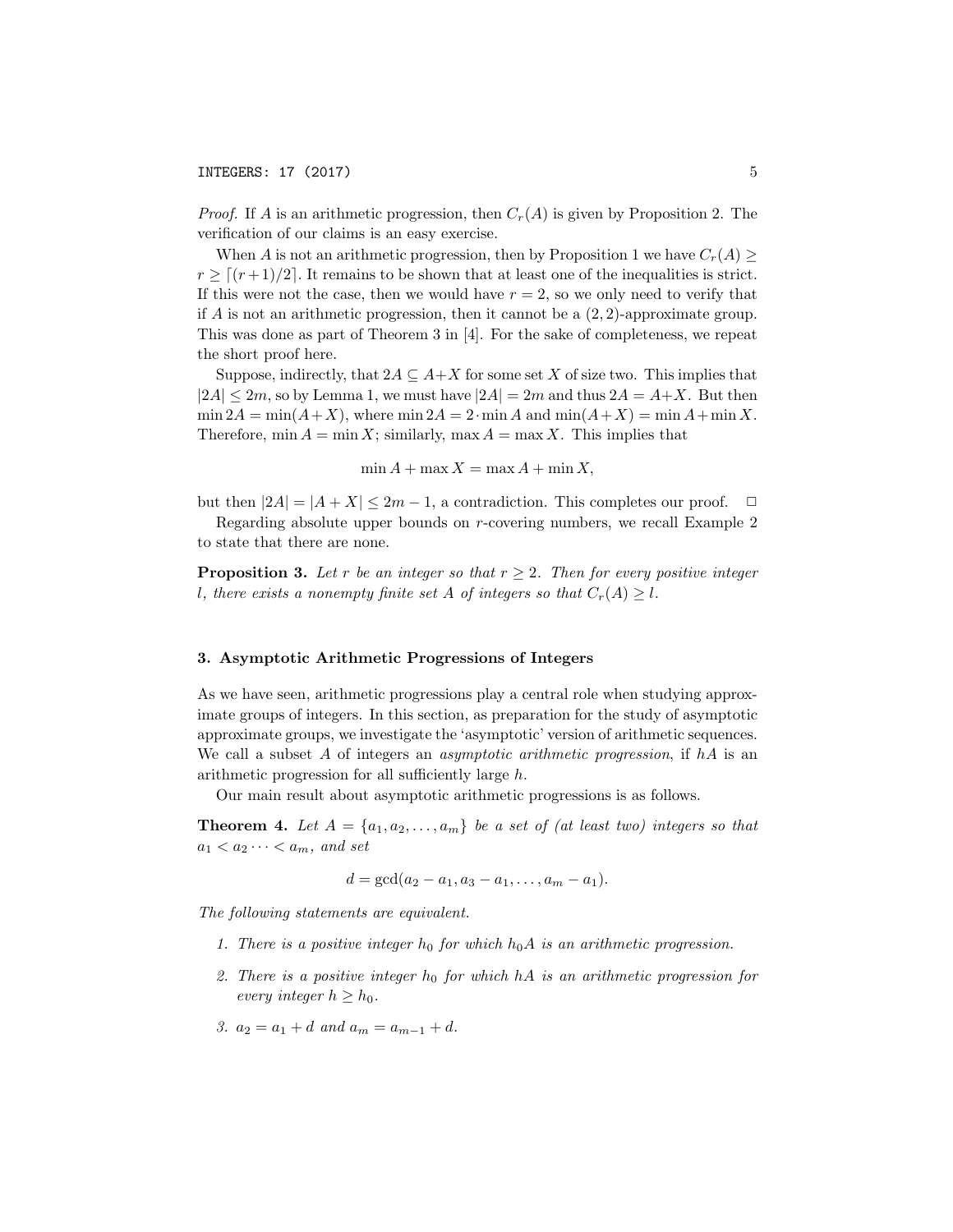Before our proof, we recall that each nonempty finite set of integers can be 'normalized'. The *normal form* of the set  $A = \{a_1, a_2, \ldots, a_m\}$  is the set  $B = \{b_1 =$  $0, b_2, ..., b_m$ } defined by  $b_i = (a_i - a_1)/d$  for  $i = 1, 2, ..., m$ , where

$$
d = \gcd(a_2 - a_1, a_3 - a_1, \ldots, a_m - a_1).
$$

Note that  $A = d \cdot B + a_1$ .

Lemma 2. *Let A be a nonempty finite set of integers, and let B be its normal form. Then for any positive integer h, hA is an arithmetic progression if, and only if, hB is an arithmetic progression.*

*Proof.* Note that  $hA$  is an arithmetic progression if, and only if,  $hA - ha_1$  is an arithmetic progression, and *hB* is an arithmetic progression if, and only if, *d · hB* is an arithmetic progression. Since

$$
hA - ha_1 = \{ \sum_{i=1}^m h_i a_i - ha_1 \mid \sum h_i = h \}
$$
  
=  $\{ \sum_{i=1}^m (h_i a_i - h_i a_1) \mid \sum h_i = h \}$   
=  $\{ \sum_{i=1}^m dh_i b_i \mid \sum h_i = h \}$   
=  $d \cdot \{ \sum_{i=1}^m h_i b_i \mid \sum h_i = h \}$   
=  $d \cdot hB$ ,

the result follows.  $\Box$ 

*Proof* of Theorem 4. We follow the scheme  $1 \Rightarrow 3 \Rightarrow 2 \Rightarrow 1$ . Since  $2 \Rightarrow 1$  is trivially true, we only need to establish the first two implications.

Suppose that  $h_0A$  is an arithmetic progression for some positive integer  $h_0$ . By Lemma 2, we may assume that A is in normal form, so we need to prove that  $a_2 = 1$ and  $a_m = a_{m-1} + 1$ .

Note that  $a_i \in h_0A$  for every  $i = 1, 2, \ldots, m$ . In particular, the smallest element of  $h_0A$  is  $a_1 = 0$ , and its smallest positive element is  $a_2$ . Therefore, if  $h_0A$  is an arithmetic progression, then each of its elements must be divisible by  $a_2$ . In particular,  $a_i$  is divisible by  $a_2$  for every  $i = 1, 2, \ldots, m$ . Since A is in normal form, this implies that  $a_2 = 1$ . This means that  $h_0A$  is an arithmetic progression with a common difference of 1.

Observe also that the largest element of  $h_0A$  is  $h_0a_m$ , and the second-largest element is  $(h_0-1)a_m+a_{m-1}$ . Since  $h_0A$  is an arithmetic progression with a common difference of 1, we have  $h_0 a_m = (h_0 - 1)a_m + a_{m-1} + 1$  and thus  $a_m = a_{m-1} + 1$ .

Suppose now that we have a set *A* with  $a_2 = a_1 + d$  and  $a_m = a_{m-1} + d$ . Then the normal form of *A* is the set *B* of the form

$$
B = \{0, 1, b_3, \dots, b_{m-2}, b-1, b\}
$$

for some integers  $1 < b_3 < \cdots < b_{m-2} < b-1$ . We shall prove that

$$
hB = \{0, 1, 2, \ldots, hb\}
$$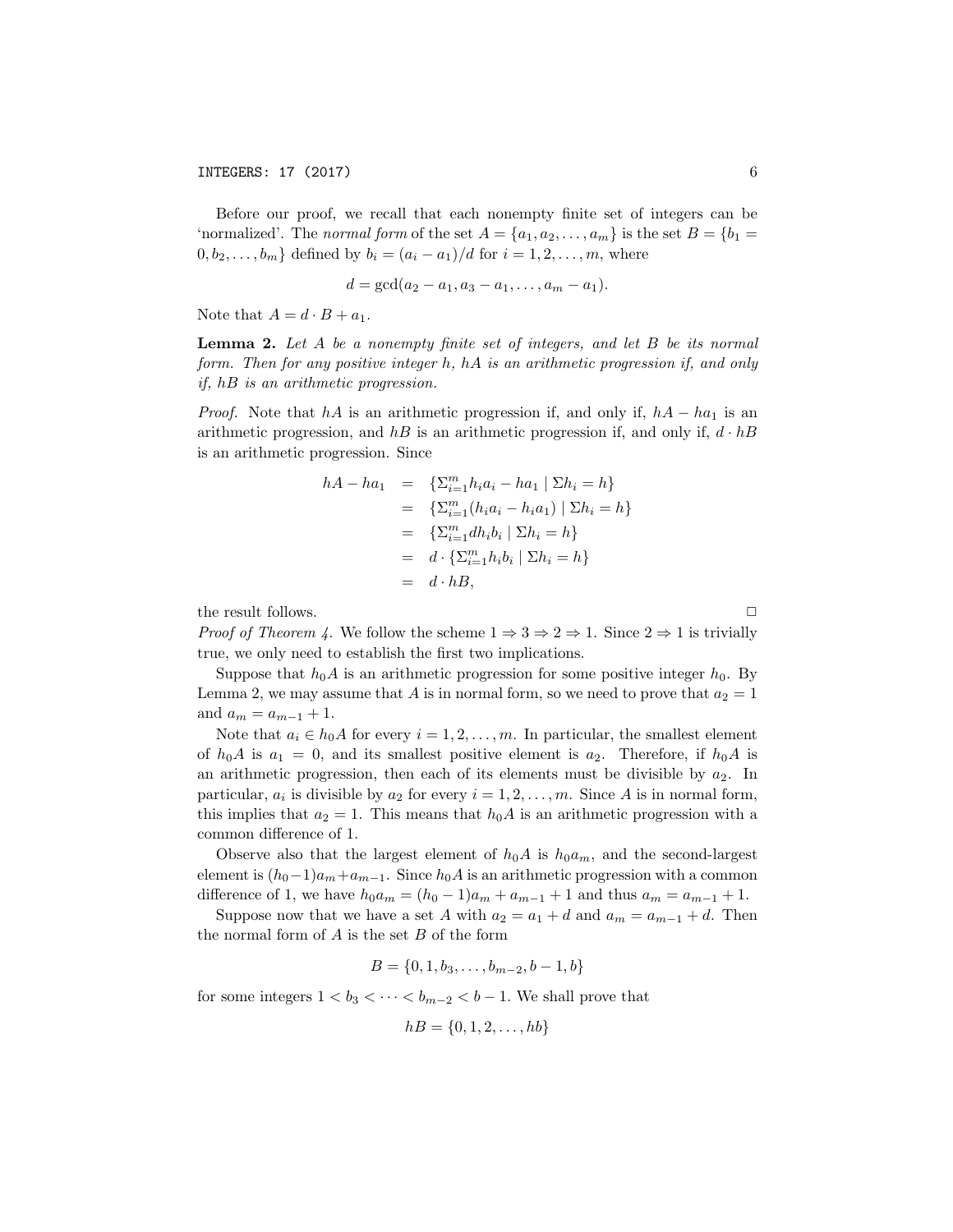for every  $h \ge b - 2$ . By Lemma 2, this implies that  $hA$  is an arithmetic progression for every integer  $h \ge b - 2$ . Since min  $h = 0$  and max  $h = h$ , it suffices to prove that  $[0, hb] \subseteq hB$ .

Let  $h \ge b - 2$ , let  $0 \le k \le h$ , and let  $0 \le j \le k$ . Note that the integer

$$
(k-j)\cdot(b-1)+j\cdot b
$$

is an element of  $kB$ , so the interval  $[k(b-1), kb]$  is contained in  $kB$ . But  $0 \in B$ , so  $kB \subseteq hB$ , and thus  $[k(b-1), kb] \subseteq hB$ .

Now let  $0 \le t \le h - k$ . Note that the integer

$$
(h-k-t)\cdot 0 + t\cdot 1 + k\cdot b
$$

is an element of  $hB$ , and thus the interval  $[kb, kb + h - k]$  is contained in  $hB$ . Combining this with the previous paragraph, we conclude that, for every integer  $0 \leq k \leq h$ , *hB* contains the interval  $[k(b-1), kb+h-k]$ .

But, since  $h \geq b - 2$ ,

$$
kb + h - k \ge (k+1)(b-1) - 1,
$$

we have

$$
[0, hb] = [0(b-1), hb+h-h] = \bigcup_{k=0}^{h} [k(b-1), kb+h-k] \subseteq hB,
$$

as claimed.  $\hfill \square$ 

## 4. Asymptotic Approximate Groups of Integers

We start by proving that, in contrast to the *r*-covering number  $C_r(A)$  of a set A, which may be less than *r*, the asymptotic *r*-covering number  $\tilde{C}_r(A)$  of *A* (of size at least two) is always at least *r*.

Theorem 5. *Let A be any set of integers of finite size at least two, and let r and l be positive integers. If A is an asymptotic*  $(r, l)$ *-approximate group, then*  $l \geq r$ *.* 

*Proof.* Suppose, indirectly, that  $l < r$ . Let  $m = |A| \geq 2$ , h be a positive integer, and suppose that  $hA$  is an  $(r, l)$ -approximate group. Let X be a set of *l* integers for which  $rhA \subseteq hA + X$ .

We then have

$$
|rhA| \le |hA| \cdot l;
$$

since, by Lemma 1,

$$
|rhA| = |r(hA)| \ge r \cdot |hA| - r + 1,
$$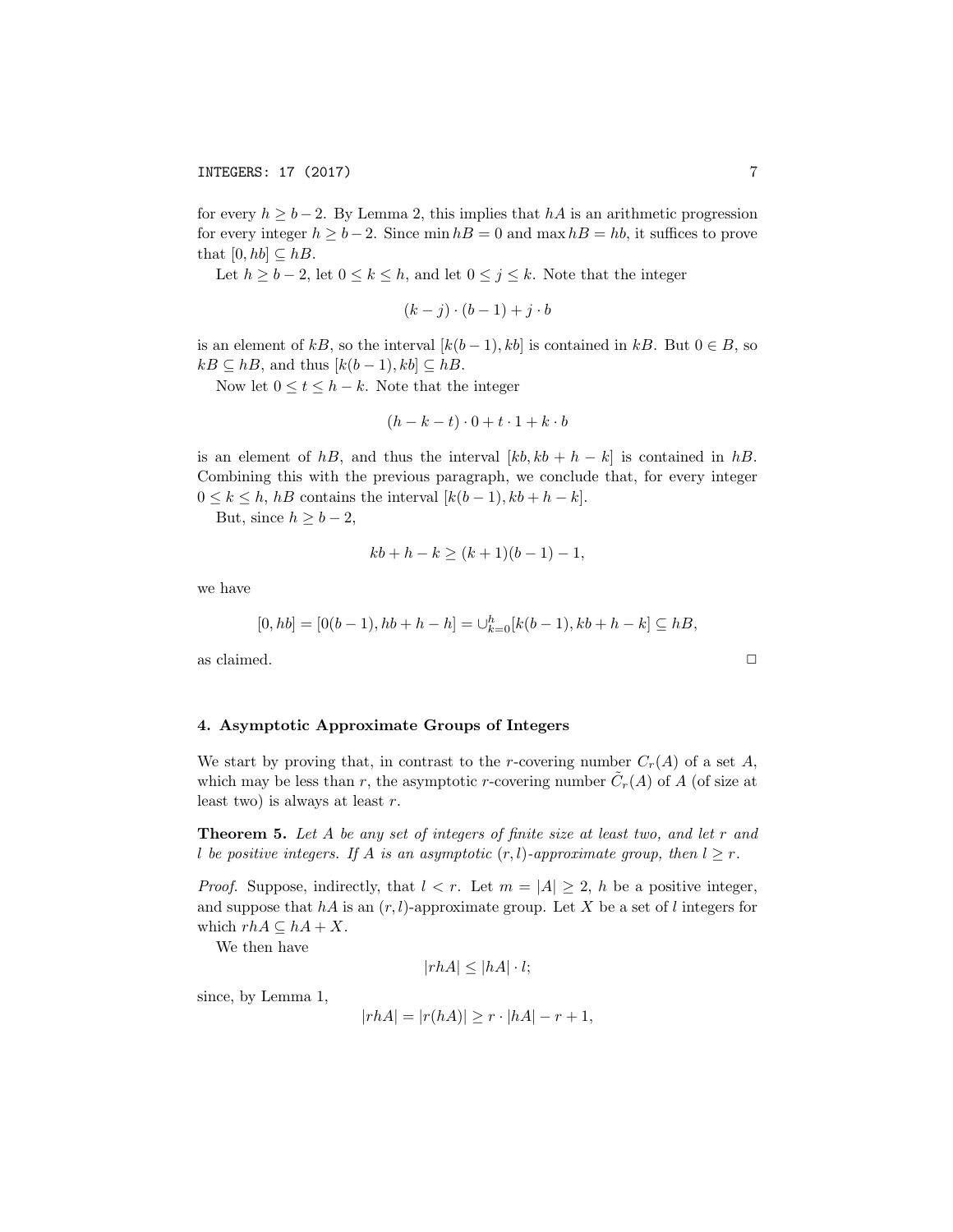we get

$$
|hA| \le \frac{r-1}{r-l}.
$$

But, again by Lemma 1,  $|hA| \geq hm - h + 1$ , so

$$
hm - h + 1 \le \frac{r - 1}{r - l},
$$

or

$$
h \leq \frac{l-1}{(r-l)(m-1)}.
$$

This implies that there can only be finitely many values of *h* for which *hA* is an  $(r, l)$ -approximate group, which is a contradiction.

In the rest of this section, we characterize sets with asymptotic *r*-covering number equal to *r*. We first reduce the problem to sets in normal form via the following lemma.

Lemma 3. *Let A be a nonempty finite set of integers, and let B be its normal form. Then, for any pair of positive integers r and l, A is an* (*r, l*)*-approximate group if, and only if, B is an* (*r, l*)*-approximate group.*

*Proof.* Suppose first that *B* is an (*r, l*)-approximate group, and let *X* be a set of *l* integers for which  $rB \subseteq B + X$ . Recall that, with  $a_1 = \min A$  and

$$
d = \gcd(a_2 - a_1, \ldots, a_m - a_1),
$$

we have  $A = d \cdot B + a_1$ , and thus

$$
rA = r(d \cdot B + a_1) = d \cdot rB + ra_1 \subseteq d \cdot (B + X) + ra_1 = d \cdot B + d \cdot X + ra_1
$$

 $= A + d \cdot X + (r - 1)a_1.$ 

Here  $d \cdot X + (r-1)a_1$  is a set of *l* integers, which implies that *A* is an  $(r, l)$ -approximate group.

Conversely, assume that *A* is an  $(r, l)$ -approximate group. Let  $A = \{a_1, a_2, \ldots, a_m\}$ with  $a_1$  and *d* defined as above. The covering number  $C_r(A)$  of *A* is at most *l*. Let *X* be a set of exactly  $C_r(A)$  integers for which  $rA \subseteq A + X$ .

First, we prove that, for every  $x \in X$ , the integer  $x - (r - 1)a_1$  is divisible by *d*. There must be an element  $c \in rA$  for which  $c \in A + x$ , since otherwise we would have

$$
rA \subseteq A + (X \setminus \{x\}),
$$

contradicting  $|X| = C_r(A)$ . Suppose then that nonnegative integers  $1 \leq j \leq m$  and  $h_1, h_2, \ldots, h_m$  are such that  $\sum_{i=1}^m h_i = r$  and

$$
c = \sum_{i=1}^{m} h_i a_i = a_j + x.
$$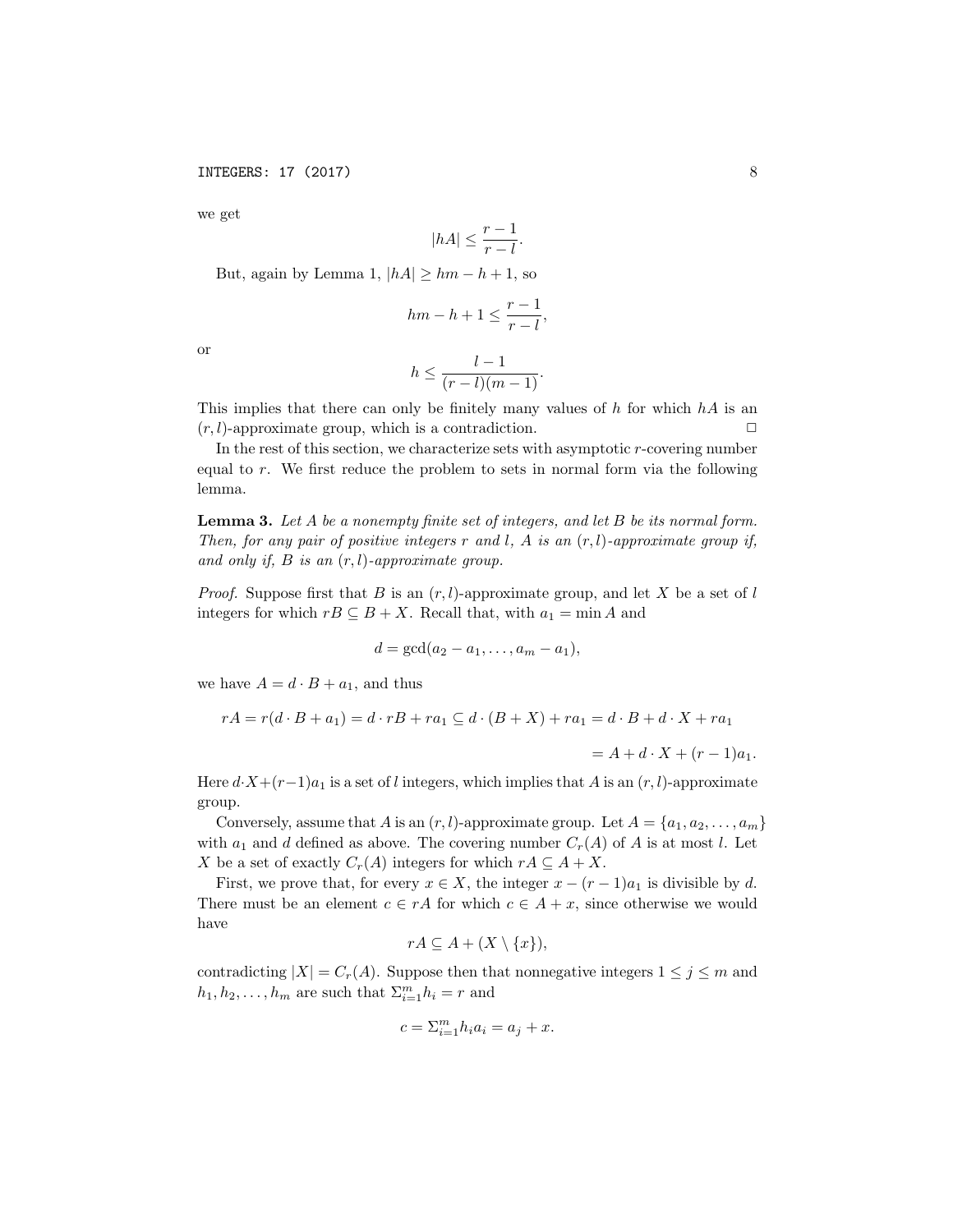INTEGERS: 17 (2017) 9

Then

$$
x - (r-1)a_1 = \sum_{i=1}^m h_i a_i - ra_1 - (a_j - a_1) = \sum_{i=1}^m h_i (a_i - a_1) - (a_j - a_1),
$$

which is then divisible by *d* since  $a_i - a_1$  is divisible by *d* for every  $i = 1, 2, \ldots, m$ . Let

$$
Y = \{(x - (r - 1)a_1)/d \mid x \in X\}.
$$

As we just proved, *Y* is a set of  $C_r(A)$  integers. Furthermore,

$$
d \cdot rB = r(d \cdot B + a_1) - ra_1 = rA - ra_1 \subseteq A + X - ra_1 = d \cdot B + X - (r - 1)a_1 = d \cdot B + d \cdot Y,
$$

so  $rB \subseteq B + Y$ . Since  $|Y| = C_r(A) \leq l$ , we can conclude that *B* is an  $(r, l)$ -<br>approximate group as claimed approximate group, as claimed. 2

For the proof of Theorem 7 below, we employ the following result, sometimes referred to as the Fundamental Theorem of Additive Number Theory.

Theorem 6 (Nathanson; cf. Theorem 1.1 in [4]). *Suppose that A is a nonempty finite set of integers in normal form and*  $\max A = a_m$ *. Then there are nonnegative* integers  $h_0$ , c, and d, so that hA contains the interval  $[c, ha_m - d]$  for every integer  $h > h_0$ .

For easier reference, we state our characterization of sets with  $\tilde{C}_r(A) = r$  in the following form.

**Theorem 7.** Let  $A = \{a_1, a_2, \ldots, a_m\}$  be a set of (at least two) integers so that  $a_1 < a_2 \cdots < a_m$ *, and set* 

$$
d = \gcd(a_2 - a_1, a_3 - a_1, \ldots, a_m - a_1).
$$

*Let r be any positive integer. The following statements are equivalent.*

- *1. A is an asymptotic* (*r, r*)*-approximate group.*
- *2. A is an asymptotic arithmetic progression.*
- *3.*  $a_2 = a_1 + d$  *and*  $a_m = a_{m-1} + d$ .

*Proof.* We follow the scheme  $1 \Rightarrow 3 \Rightarrow 2 \Rightarrow 1$ . The implication  $3 \Rightarrow 2$  was already established in Theorem 4. Furthermore, if *A* is an asymptotic arithmetic progression, that is, if  $hA$  is an arithmetic progression for all sufficiently large integers  $h$ , then for these  $h$  values  $hA$  is an  $(r, r)$ -approximate group by Proposition 2, proving the implication  $2 \Rightarrow 1$ . Therefore, we only need to prove that  $1 \Rightarrow 3$ .

Suppose then that  $A$  is an asymptotic  $(r, r)$ -approximate group. By Lemma 3 we may assume that *A* is in normal form. Our goal is to prove that  $a_1 = 1$  and  $a_m = a_{m-1} + 1$ . We shall first prove that  $a_2 = 1$ .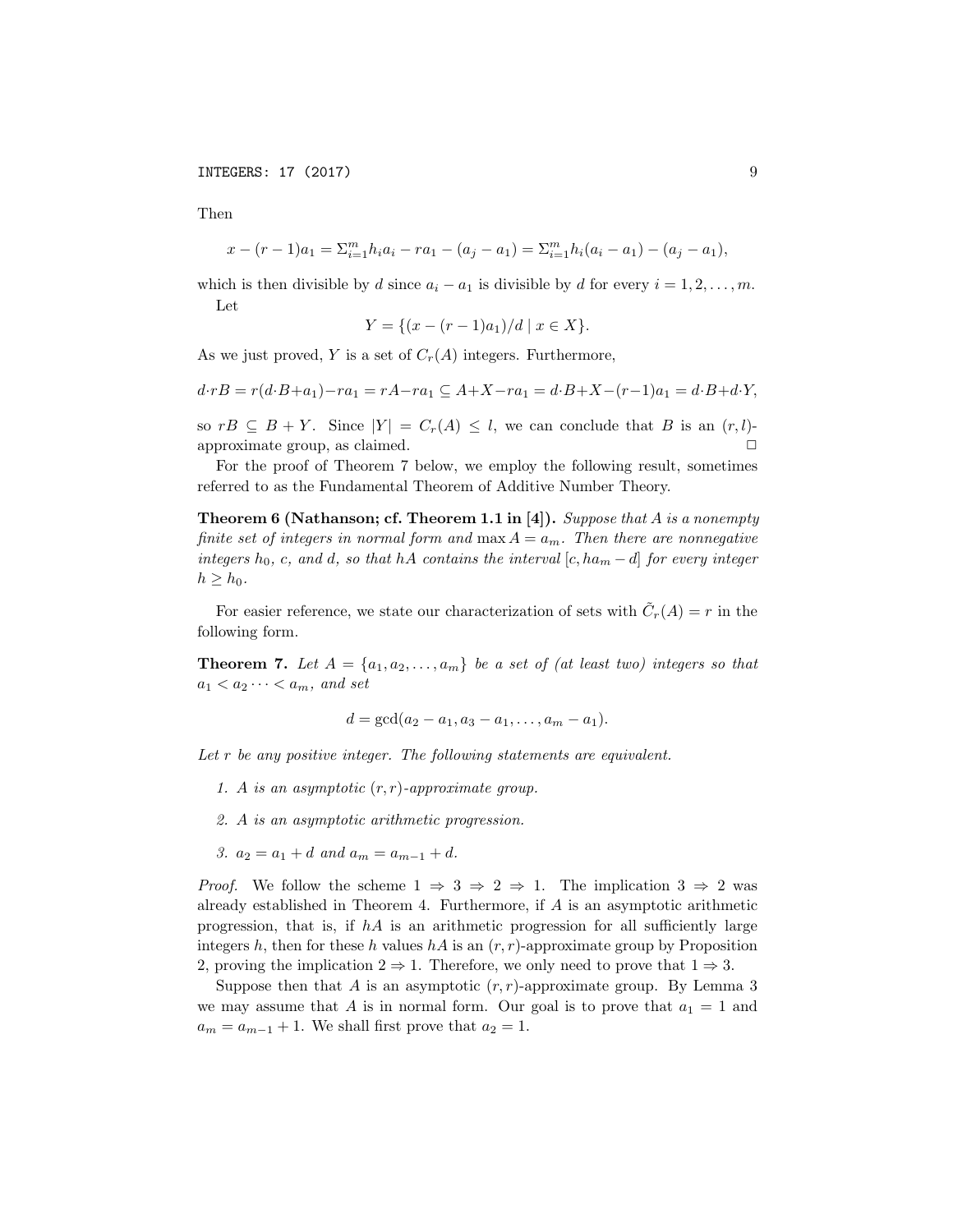Suppose, indirectly, that  $a_2 \geq 2$ . Then, by Theorem 4, there is no positive integer *h* for which *hA* is an arithmetic progression, so, by Lemma 1,  $|rhA| \geq r \cdot |hA|$  holds for every *h*.

Now let *h*0, *c*, and *d* be nonnegative integers for which, by Theorem 6, *rhA* contains the interval  $[c, rha_m - d]$  for every integer  $h \geq h_0/r$ . Then, with

$$
h_1 = \max\{h_0/r, (c-1)/a_m, (d+1)/a_m\},\,
$$

we have

$$
[ha_m + 1, (r-1)ha_m + 1] \subseteq rhA
$$

for every  $h \geq h_1$ .

Since *A* is an asymptotic  $(r, r)$ -approximate group, we have an integer  $h_2$  for which *hA* is an  $(r, r)$ -approximate group for every integer  $h \geq h_2$ . We set

$$
h_3 = \max\{h_1, h_2, r/a_m\},\
$$

and choose *h* to be any integer with  $h \geq h_3$ .

Let *X* be a set of *r* integers so that  $rhA \subseteq hA + X$ . We then have  $|rhA| \le$ *|hA| · r*. Since above we have already established the reverse inequality, we must have  $|rhA| = |hA| \cdot r$ , and thus  $rhA = hA + X$ . In particular,

$$
0 = \min rhA = \min(hA + X) = \min hA + \min X = 0 + \min X,
$$

so min  $X = 0$ ; similarly, max  $X = (r-1)ha_m$ . Then we can write

$$
X = \{x_1, x_2, x_3, \dots, x_{r-1}, x_r\},\
$$

where

$$
0 = x_1 < x_2 < x_3 < \dots < x_{r-1} < x_r = (r-1)ha_m.
$$

Claim 1. There is at least one value of  $i \in \{1, 2, \ldots, r-1\}$  for which  $x_{i+1} - x_i \geq$  $ha_m$ .

*Proof of Claim 1.* This follows from the fact that

$$
\sum_{i=1}^{r-1} (x_{i+1} - x_i) = x_r - x_1 = (r-1)ha_m.
$$

Claim 2. For all values of  $i \in \{1, 2, \ldots, r-1\}$ , we have  $x_{i+1} - x_i \le ha_m + 1$ .

*Proof of Claim* 2. Let us assume, to the contrary, that  $x_{i+1} - x_i \ge ha_m + 2$  for some *i*. In this case the interval

$$
I = [x_i + ha_m + 1, x_{i+1} - 1]
$$

⇧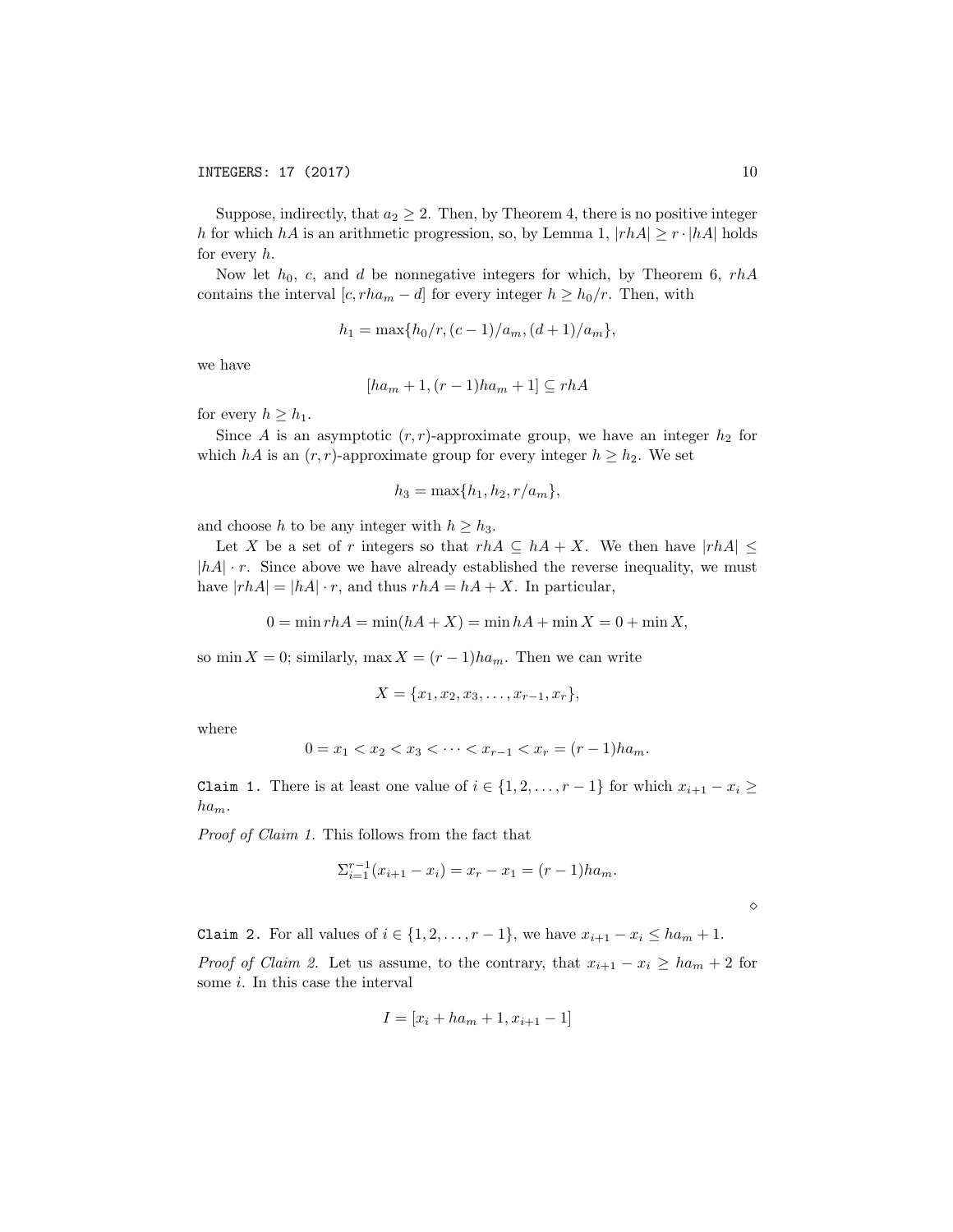is nonempty. Note that  $hA + X$  and *I* are disjoint. But each element of *I* is at least  $x_1 + ha_m + 1 = ha_m + 1$  and at most  $x_r - 1 = (r - 1)ha_m - 1$ , so

$$
I \subseteq [ha_m + 1, (r - 1)ha_m + 1] \subseteq rhA,
$$

which contradicts our assumption that  $rhA = hA + X$ .

Claim 3. There is no value of  $i \in \{1, 2, \ldots, r-1\}$  for which  $x_{i+1} - x_i = ha_m$ .

*Proof of Claim* 3. If, to the contrary, we were to have  $x_{i+1} - x_i = ha_m$  for some *i*, then  $x_{i+1} + 1 = x_i + ha_m + 1$  would not be generated. Since this integer is at least  $ha_m + 1$  and at most  $(r-1)ha_m + 1$ , we get a contradiction as in the proof of Claim  $\sim$ 2.  $\Diamond$ 

Claim 4. There is no value of  $i \in \{1, 2, \ldots, r-1\}$  for which  $x_{i+1} - x_i = 1$ .

*Proof* of *Claim 4.* If, to the contrary, we were to have  $x_{i+1} - x_i = 1$  for some value of *i*, then, by Claim 2, we would have

$$
(r-1)ha_m = \sum_{i=1}^{r-1} (x_{i+1} - x_i) \le 1 + (r-2)(ha_m + 1),
$$

contradicting the fact that  $h \geq h_3 \geq r/a_m$ .

Claim 5.  $x_r - x_{r-1} \neq ha_m + 1$ .

*Proof of Claim* 5. Suppose, indirectly, that  $x_r - x_{r-1} = ha_m + 1$  and thus  $x_{r-1} =$  $(r-2)ha_m-1$ . Since

$$
(r-1)ha_m + 1 \in rhA = hA + X,
$$

we have

$$
a := (r-1)ha_m + 1 - x_i \in hA
$$

for some  $i = 1, 2, \ldots, r$ . We cannot have  $i = r$ , since then  $a = 1$ , and  $1 \notin hA$  as the smallest positive element of *hA* is  $a_2 \geq 2$ . Also, we cannot have  $i \leq r-1$ , since then

 $a > (r-1)ha_m + 1 - x_{r-1} = ha_m + 2$ 

but the largest element of  $hA$  is  $ha_m$ . This proves our claim.

According to our five claims, we then must have a value of  $i \in \{1, 2, \ldots, r-2\}$  for which  $x_{i+1} - x_i = ha_m + 1$  and  $x_{i+2} - x_{i+1} \geq 2$ . Consider the integer  $a = x_i + ha_m + 2$ . We have

$$
ha_m + 2 \le a = x_{i+1} + 1 \le x_r = (r - 1)ha_m,
$$

so  $a \in rhA = hA + X$ .

However, we show that  $a - X$  and  $hA$  are disjoint. Indeed, for all integers  $0 \leq j \leq i$ , we have  $a - x_j \geq ha_m + 2$ ; for all  $i + 2 \leq j \leq r$ , we have

$$
a - x_j \le x_i + h a_m + 2 - x_{i+2} \le x_i + h a_m + 2 - (x_{i+1} + 2) = -1;
$$